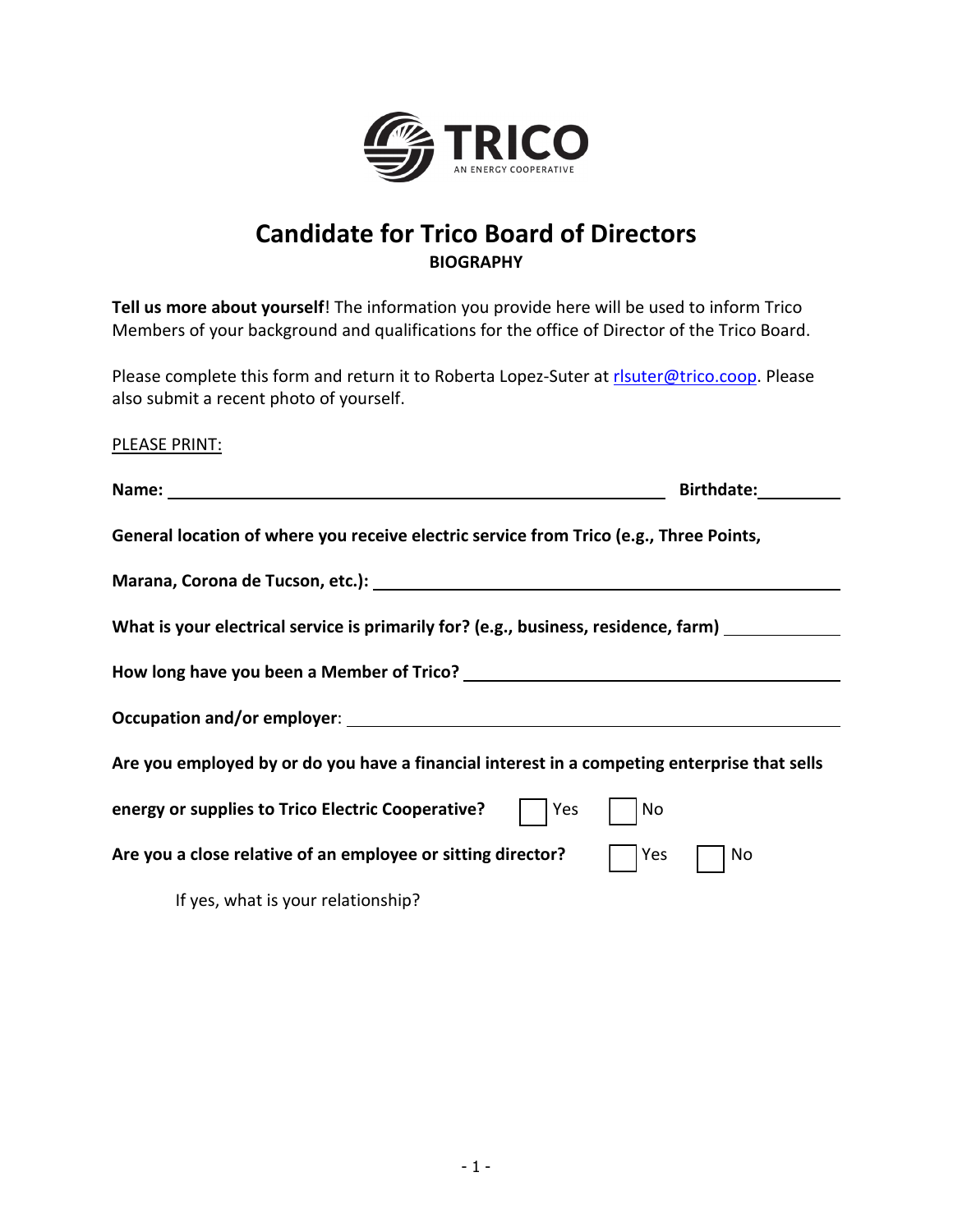**Tell us why you feel you would make a good candidate for the office of Director:** 

**Please share any other pertinent information, e.g., community involvement, civic groups, work history/experience (attach additional sheets if needed) that would be helpful in considering you as a Board Candidate**: